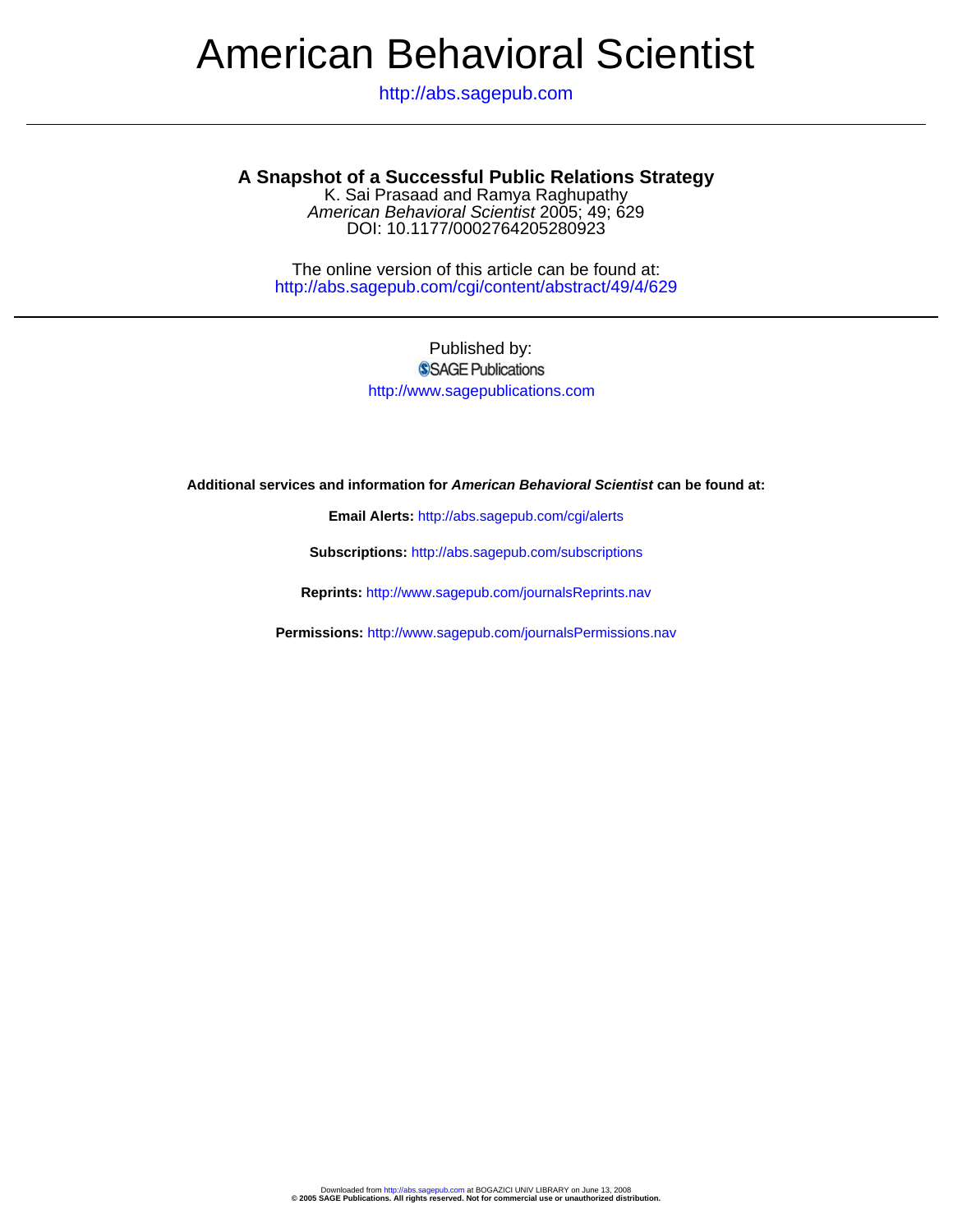**American Behavioral Scientist** Volume 49 Number 4 December 2005 629-633 © 2005 Sage Publications 10.1177/0002764205280923 http://abs.sagepub.com hosted at http://online.sagepub.com

# **A Snapshot of a Successful Public Relations Strategy**

K. Sai Prasaad

*Convergence Institute of Media Management and Information Technology Studies, India*

Ramya Raghupathy *Bangalore, India*

> Legislative elections are held in India every 5 years; and in 2004, the election was held in four phases between April 20 and May 10. More than 670 million people were eligible to vote, electing 543 members of the 14th Lok Sabha and seven state legislatures. This case study is a chronological outline of the public relations activities that a politician, Raghuveera Reddy, undertook in his quest for a seat in the legislative assembly during the general election of 2004. He was successfully elected and is currently the minister for agriculture in the government of Andhra Pradesh. A deep analysis reveals that in India, like in any other part of the world, playing on people's emotions and invoking the caste factor plays a significant role in electoral success.

*Keywords: public relations; political PR; PR in India; election PR*

Elections in India are at best an elaborate festival and at worst a chaotic democratic exercise. The Election Commission of India, an independent statutory body set up under the Indian Constitution, reports to the highest political executive and oversees the elections. Legislative elections were held in India, the world's largest democracy, in four phases between April 20 and May 10, 2004.

More than 670 million people were eligible to vote, electing 543 members of the 14th Lok Sabha (the House of the People, the lower house of the Indian legislature). On May 13, the ruling Bharatiya Janata Party conceded defeat after an unexpectedly strong showing by the Indian National Congress Party (INC), which although not winning a majority outright, was able to put together a majority under the direction of the Gandhi family matriarch, Sonia Gandhi, the Italian-born widow of former Indian Prime Minister Rajiv Gandhi.

However, Gandhi surprised almost all observers by declining to become the new prime minister, citing the division that her rule would bring. Instead, she asked former Finance Minister Manmohan Singh, a Western-educated and well-respected international economist, to take control of the new government. Singh had previously served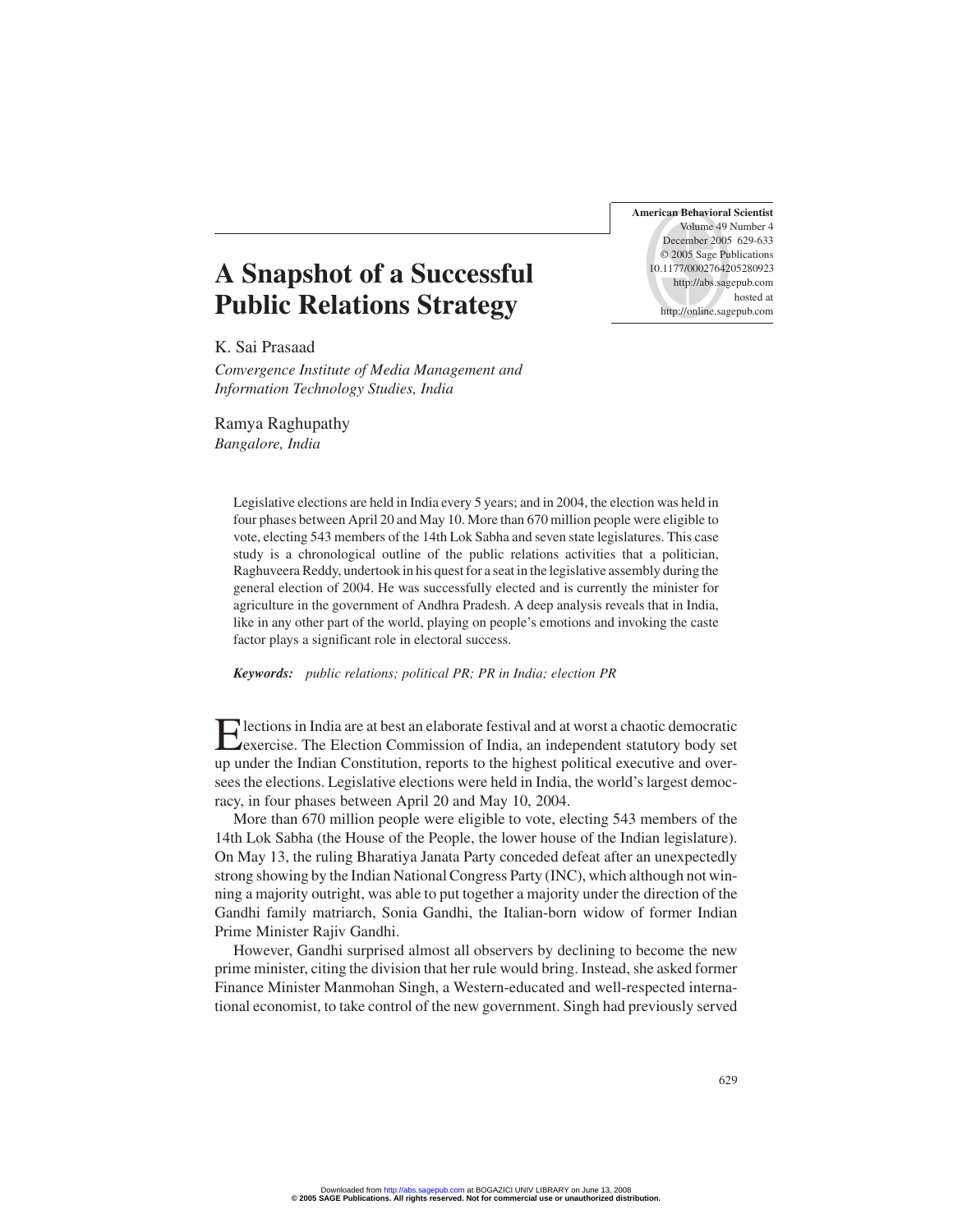#### 630 American Behavioral Scientist

under INC Prime Minister P. V. Narasimha Rao in the early 1990s, when he was the architect of India's first economic liberalization plan that staved off an impending national monetary crisis.

Along with the parliamentary elections, seven legislatures held elections to state governments. This case study is a chronological outline of the public relations activities that a politician, Raghuveera Reddy, undertook in his quest for a seat in the legislative assembly of the southern Indian state of Andhra Pradesh during the general elections of 2004.

On January 2, Raghuveera Reddy's public relations activities started with the prelaunch of a walkathon through his constituency of 336 villages. The prelaunch preparations included posters, announcements on local radio and community loudspeakers, media relations, and interaction for coverage and preevent activities.

On January 10, the walkathon started with extensive print and electronic media coverage. The main goal of this walkathon was to position the INC as a farmerfriendly political party by listening to farmers' grievances and noting their problems. This walkathon helped in building a positive public image for the INC because it was planned and executed prior to the peak campaign season in the hopes of convincing voters that the INC not only approaches its public at the time of elections but also is always positioned as a party whose primary concern is people welfare, not party welfare. The walkathon also helped highlight the problems faced by people in this constituency, which was the groundwork for creating the party agenda for the elections. Based on these problems, promises were made. The walkathon ended on a high note on February 10.

From February 12 to 15, the candidate started a fasting program to oppose the policies of the previous government, run by the Telugu Desam Party, that supposedly affected the living of farmers. The fast was a big success, and the candidate's actions received maximum print media coverage.

On February 17, Raghuveera Reddy began a series of *Panchayat Raj* (local selfgovernment) meetings in the five *mandals* (districts) of his constituency of Madakasira. The districts include Agali (15 panchayats), Amarapuram (14 panchayats), Rolla (19 panchayats), Gudibanda (21 panchayats), and Madakasira (25 panchayats). The candidate also undertook village-focused campaigns during which every panchayat was met and *sarpanchs* (village executive officers) gave their petitions to the candidate; both their problems and party goals were discussed in these meetings. Because the village panchayat is at the grassroots level of our democracy, this activity was performed to reach every citizen in the constituency. Assurances and promises were made and all this, again, received a lot of media (local print) coverage.

The candidate embarked on a caste-focused campaign in every village as well, during which the head and prominent members of every caste and religion were met and their demands were noted. Once this was done, their support and the support of the members of their caste and community were promised to the candidate. Thus, they now had to campaign to all their caste members and to their community so that all their votes would be diverted toward the INC. This also received media coverage, which in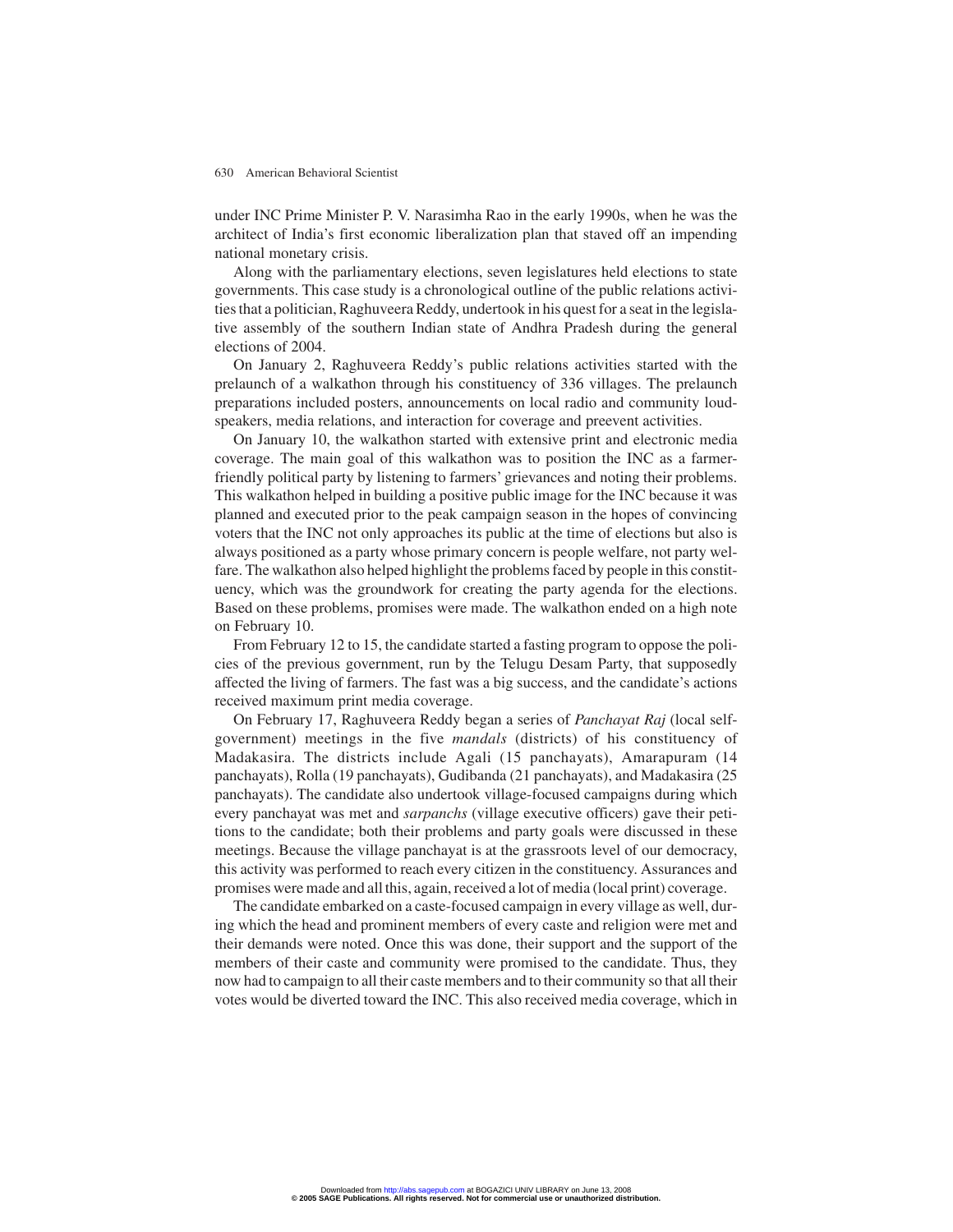general terms portrayed Raghuveera Reddy as interested in not only the welfare of his own community but also the general uplifting of all communities.

In March, a youth congress activists meeting was held, during which all of their demands and petitions were discussed. The youth congress working committee submitted its report on March 5, which consisted of an agenda for the elections.

The agenda included organizing sports events—the Sriram Reddy Memorial Tournament (the candidate's father and an ex-member of Parliament)— and distributing mementos; cricket sets for college students were also undertaken. There were road shows and street walk campaigns for the INC, as well as music releases audiocassettes about Raghuveera Reddy, songs praising him and the party, and songs criticizing the Telugu Desam government. The youth working committee managed all cassette lyrics, music composition, recording, production and performance, and distribution.

Street plays were arranged, allowing talented youth to capture the attention of voters and spread the message of the INC. Folk music and folklore were used extensively as well, with folk songs sung by the Lambani (tribes of Andhra Pradesh) in praise of the candidate and his family and the social service that the family performs in the constituency. These were the highlight of the songs. Because such music is a simple, effective, and known medium of the localities, it was very effective. In addition, election materials (flags, banners, caps, etc.) were distributed by members of the youth congress working committee.

The committee also organized a bike rally; 10,000 bike riders went to each village, making an impact on the voters. This was done to show the kind of support the candidate had and it was hoped would, thus, have a positive impact on the voters' minds. Members of Raghuveera Reddy's family took part in this rally, including the candidate himself riding a bike, which made the headlines in the next day's newspapers.

The popular film director, actor, and comedian Dasari Narayan Rao as well as the film actress Nagma were asked to entertain the crowd and address the gathering in public rallies throughout the constituency.

*Hari katha* (discourse and singing about God) is another effective medium to reach voters and, thus, they too were coordinated by the youth committees. Mythological stories and stories about the candidate and his family's contribution toward society were narrated in a musical manner.

Raghuveera Reddy's family also assisted in promoting his candidacy. Health camps, including a free health camp for the aged and sick, along with social services were organized by the candidates'family (many of whom are doctors). Free medicine and treatment were given to the poor and needy. This was done in response to the health clinic opened by the candidate's rival and in the hope of recapturing voters' attention. These received tremendous media coverage.

The family tradition of the candidate is to perform a 3-day festival—Sri Rama Navami Celebrations—in the constituency. Raghuveera Reddy's family owns the Neelakantapuram group of temples where these festivities take place, and people from throughout the constituency participate in them. On the first day of the event, the fam-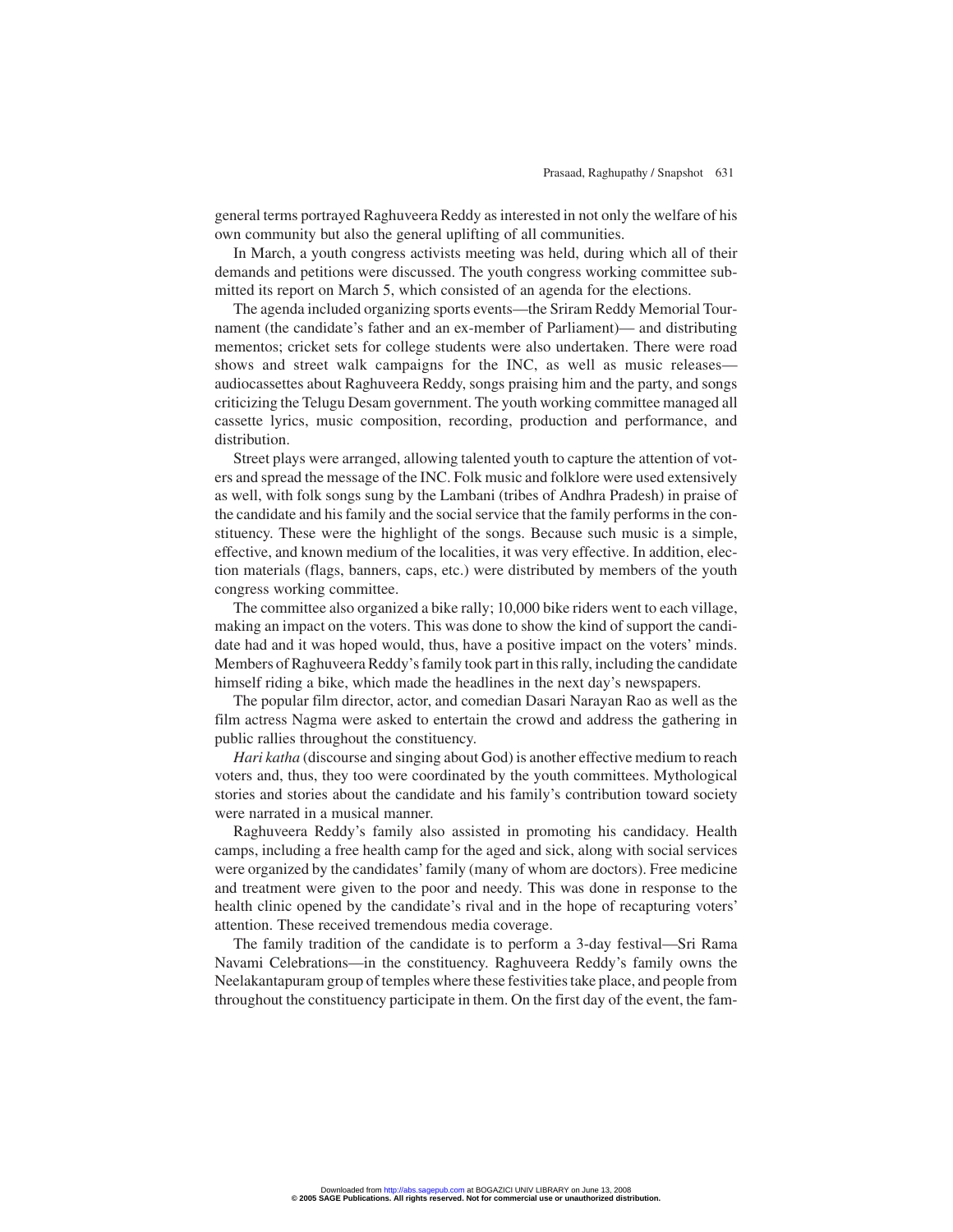### 632 American Behavioral Scientist

ily performs free mass marriages in the constituency; this time nearly 500 couples were married. Gold *Mangalsuthras* (sacred threads), new clothes for the couples, and food were provided. Although this is a major event in the constituency and occurs annually, in 2004 it was held during the time of the elections and, thus, tremendous mileage was added because of the media coverage. Apart from this there was an addition to the group of temples. A Saraswathi temple (Goddess of Learning) was inaugurated by the family, which again received coverage from the press and electronic media. The family undertook many charity activities during the 3-day festival.

By mid-March it was time for filing the nomination, and loud speakers were used to spread the news of the candidate's nomination. Everyone was invited to join him for filing his nomination on March 15 and pamphlets and bills were distributed. Raghuveera Reddy lives in Neelakantapuram, a hamlet in Madakasira constituency. He has both a political and a rural background. So, keeping his background in mind, the youth committee organized a very different nomination ceremony. He had to travel nearly 30 km to file his nomination. This he did on a bullock cart. Thousands of such carts from throughout the constituency followed him, and the crowd was uncontrollable at the Regional Mandal office. Such a scene was very unique and, thus, the candidate garnered a lot of coverage for this event.

Madakasira is situated in the Rayalaseema area of the state, in the heart of hardcore Naxal violence in Andhra Pradesh. There is a lot of violence during elections too. Opposition party workers attacked the houses of the INC workers, killing them and burning their houses. With each event, the candidate's reaction to the violence was seen on the front page of the major newspapers almost every day. Raghuveera Reddy went on a Satyagraha near the police station in Madakasira, seeking justice for all the people who were affected by the election violence.

By April there was also an all-women's meeting at which the candidate addressed women in each constituency; this too was highlighted by the media. Various organizations, associations, clubs, teachers associations, lawyers bar councils, sports clubs, nongovernmental organizations, and self-help groups were met by the candidate individually; and he requested their support. These meetings received excellent media coverage. Dinners and picnics were also arranged for these people.

When the chief ministerial aspirant, Y. S. Rajashekar Reddy's walkathon reached Madakasira, the candidate joined this *yatra* (spiritual journal). This was made special by arranging a white-colored convoy of 336 cars that traveled through the 336 villages across the constituency. This was a very impressive sight and afforded ample media coverage.

People in this constituency are also devotees of Sri Sathya Sai Baba of Puttaparthy. So an event was organized by the candidate where Baba's message was given to the people.

The candidate visited Tirupathi and other major South Indian temples, and during his *darshan* (to see) of the deity, flowers offered to the statue of the god fell. This was considered a good omen, and what had transpired spread by word of mouth like wildfire, with many people believing that even the local deities had blessed Raghuveera